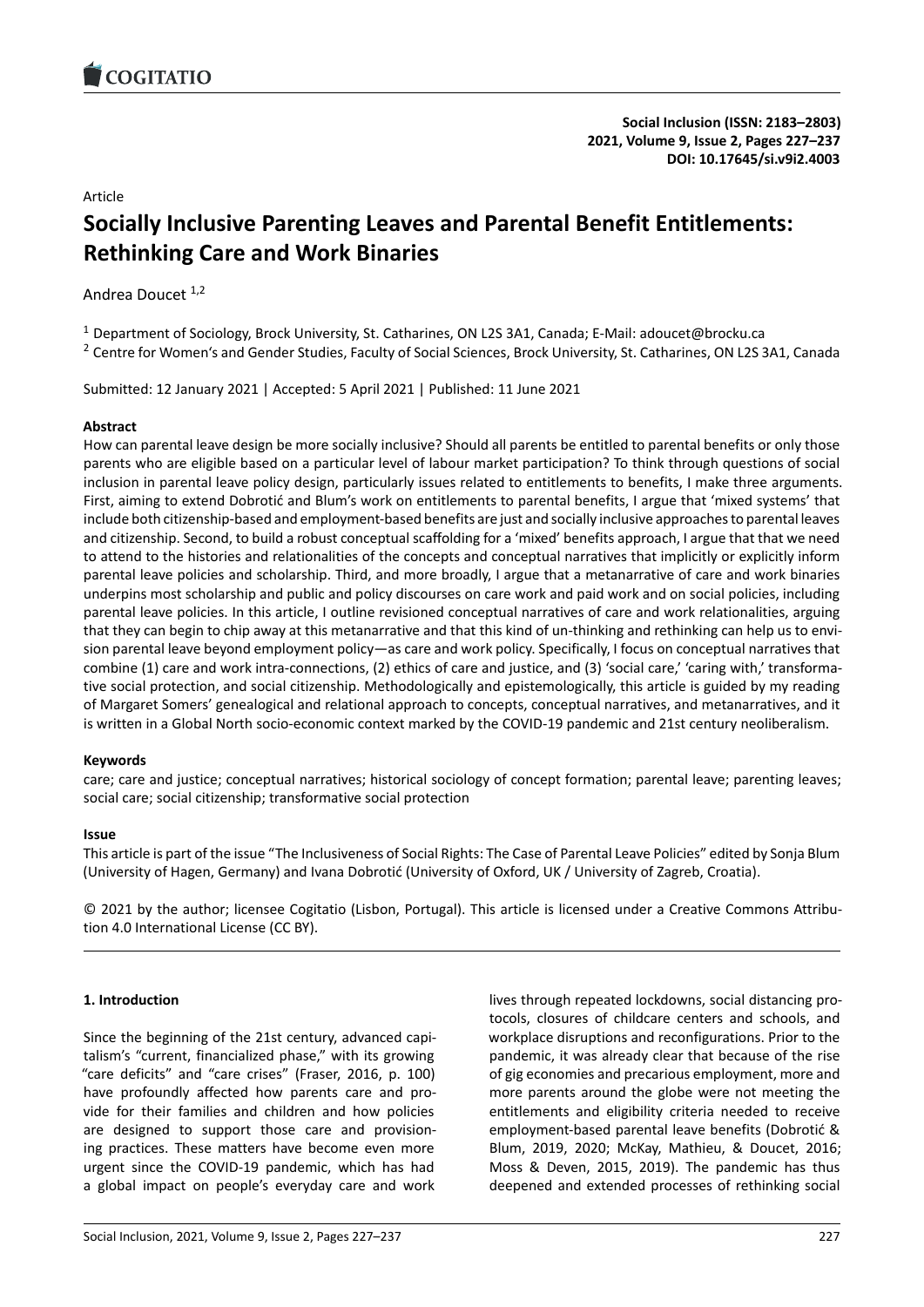policy design that were already beginning throughout [the Global North, a](https://www.cogitatiopress.com)nd this includes questions about how to make parental leave policies more inclusive and responsive to rising employment precarity.

One fruitful way to address how employment‐based benefits exclude growing numbers of parents, and to design parental leaves that are more socially inclu‐ sive can be found in Ivana Dobrotić and Sonja Blum's (2019, 2020) conceptual framework. In their assessment of social inclusion and exclusion in parental leave design and parental benefits, they discuss three types of benefits: employment‐based benefits, citizenship based‐ benefits, and 'mixed benefits' systems. They also high‐ light three dimensions that need to be examined when analyzing parental benefits: (1) entitlement principles (e.g., citizenship vs. employment‐based rights), (2) eligi‐ bility criteria (e.g., citizenship duration, employment his‐ tory, means testing), and (3) benefit scope (e.g., bene‐ fit level/duration; see Dobrotić & Blum, 2020, p. 592). Analytically, this tri‐partite focus facilitates "capturing at the analytical level which kind and amount of support may be claimed under which conditions" (Blank, 2007, p. 8, as cited in Dobrotić & Blum, 2020, p. 592). These authors assess whether eligibility criteria are selective or universal and identify four ideal approaches to grant‐ ing parental leave‐related benefits (in)dependent of par‐ ents' labour market position (a universal parenthood model, a selective parenthood model, a universal adult‐ worker model, and a selective adult‐worker model). They also develop an eligibility index to measure the inclusive‐ ness of parental‐leave benefits, particularly the extent to which benefits are available to all parents.

Building on some of Dobrotić and Blum's significant contributions to parental leave design, my overarching question in this article is: How can parental leave design be more socially inclusive? My interest in social inclusion reveals an assumption that underpins this inquiry: that all infants should be entitled to receive care that has some financial support, regardless of whether and how their parents are employed in the formal labour market (or in ways that meet eligibility criteria for employment‐ based benefits).

The question of inclusivity in parental leave design reflects a wider conceptual problem that dominates parental leave scholarship and design in many countries, including Canada (from where I am writing). This prob‐ lem is that parental leave is viewed, conceptualized, and operationalized predominantly as employment policy as job‐protected entitlements to leaves from paid work for care work, and as parental benefit payments to reim‐ burse a portion of parents' labour market earnings while they take on that care work. The logics of legal enti‐ tlements to paid and unpaid leaves from employment varies vastly within and across countries and social wel‐ fare regimes, as does the issue of who pays for parental benefits (i.e., different levels of government, employ‐ ers, individual contributions through taxes or employee deductions, or a combination of these). Yet, regard‐ less of how policies are administered, the position that parental benefits *should* be attached to employment rather than based on citizenship—continues to dominate at an *ideational* level. As Dobrotić and Blum write (2020, p. 604), in some countries citizenship‐based benefits are "less generous in their scope (typically low, flat‐rate bene‐ fits) and alone are hardly able to incorporate care into citizens' life without endangering their autonomy, indepen‐ dence, and self‐development." Meanwhile, even in coun‐ tries with employment‐based benefits, policy design can be guided by the ideal of the full-time standard, formal employment relationship; that is, there can be dif‐ ferences in how employees are treated, and those who do not fulfill the requirements for a particular number of months or insurable hours or who have switched or lost an employer in the months or year before giving birth will receive lower benefits or no benefits at all (for international examples see Dobrotić & Blum, 2020; for a Canadian example see Mathieu, Doucet, & McKay, 2020; McKay et al., 2016).

Framing parental leave policy as mainly employment policy is not just about policy design and political will. It is also rooted in how we think about, speak about, and live within particular metanarratives—in this case a metanarrative of divisions between concepts and practices of care and work, and unpaid care work and paid work. Overall, I argue that most scholarship and public and pol‐ icy discourses in the Global North on matters of care and work, including policy thinking on parental leave, is still informed by an enduring binary opposition of paid work—as an economic and productive activity—and unpaid care work—as a non‐economic, non‐productive activity outside of the formal economy. This metanarra‐ tive of paid work and unpaid care work binaries is per‐ haps most boldly apparent in how the GDP does not include unpaid work or unpaid care work in its measure‐ ment of economic productivity, prosperity, or wealth across the globe (e.g., Waring, 1988, 1999). It can also be seen in the widespread notion in public and policy discourses that the work people do to financially sustain their families is distinct and separate from the work they do to care for their families. It is further revealed in the systemic persistence of analytical categories such as*stay‐ at‐home mother*, *stay‐at‐home father*, *working mother*, and *working father*, which indicate an assumption that people are either working *or* caring, when most people are actually engaging in both work and caring at any one point in time as well as in varied ways across the life course (see also Doucet, 2016, 2020). I argue that to un‐ think and rethink parental leave benefits as more than employment and labour market policies, and as socially inclusive care/work policies, we need a care‐focused con‐ ceptual scaffolding that acknowledges the intra‐actions of care work and paid work, care and justice, and care and social citizenship.

The aim of this article is twofold. First, it aims to challenge a dominant metanarrative of binaries of care and work, unpaid care work and paid work. Guided by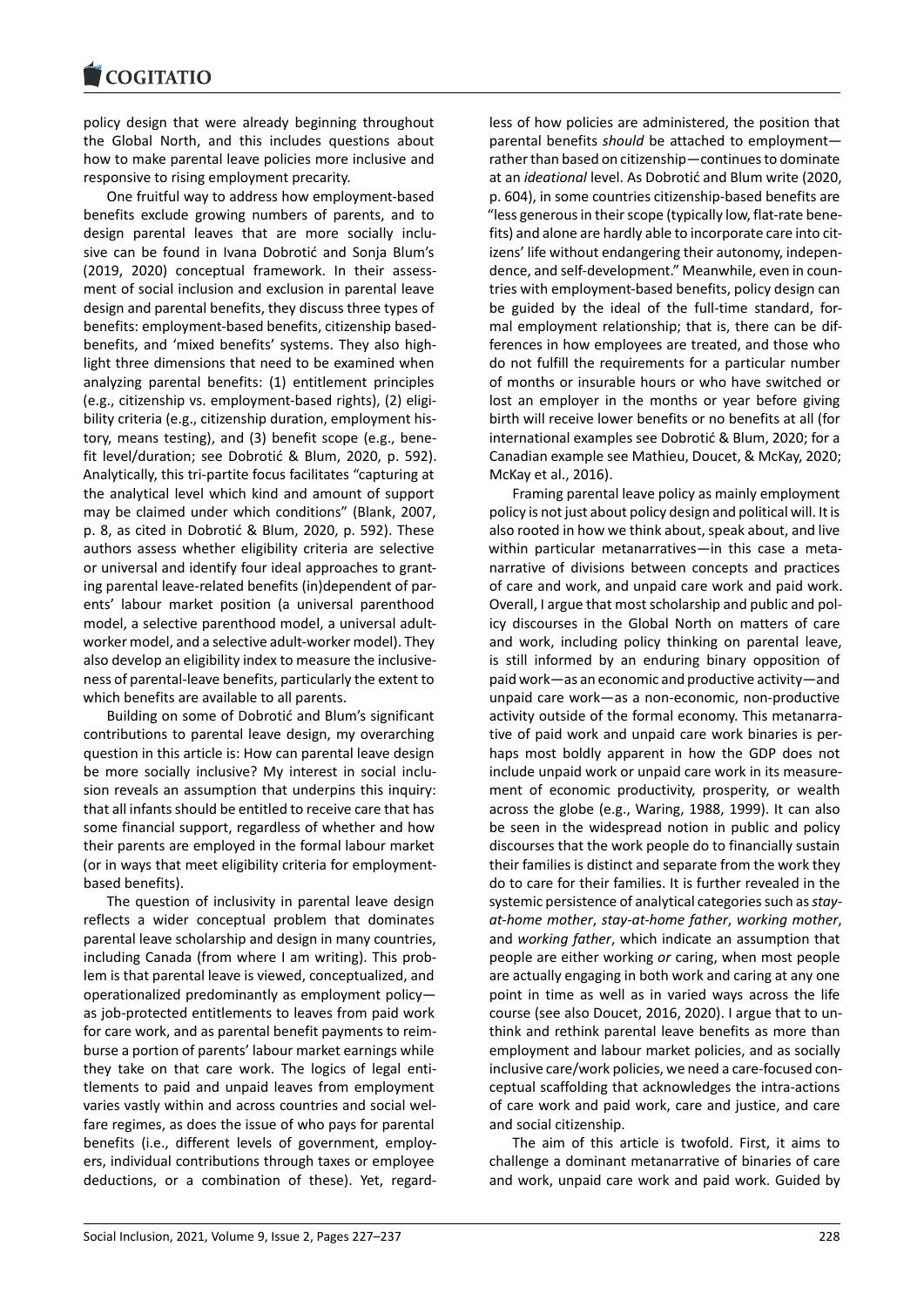#### **COMMITMENT**

Margaret Somers' (1996, 2008, p. 209) historical soci‐ [ology of concept fo](https://www.cogitatiopress.com)rmation, which is a "genealogical accounting of conceptual configurations," as well as her writing on narratives, conceptual narratives, and meta‐ narratives (Somers, 1994, 1995), this aim means "tak‐ ing a look" at the "relational patterns" (Somers, 2008, p. 204) of concepts and conceptual narratives, while always being cognizant that any inquiry is a temporal and geo‐political "activity that is irrevocably linked to its cur‐ rent uses" (Dean, 1994, p. 14, as cited in Somers, 2008, p. 10). The overall goal of such an exercise is to gain a "sense of *how we think and why we seem obliged to think in certain ways"* (Hacking, 1990, p. 362) while also figuring out "how to begin the process of unthinking" (Somers, 2008, p. 267).

Second, guided by the view that metanarratives change as other intertwining narratives change, includ‐ ing the stories people tell ("ontological narratives"), "social, public and cultural narratives," and "conceptual narratives" (Somers, 1994, p. 616), this article aims to rethink the conceptual narratives that undergird a meta‐ narrative of care and work separations and divisions. My focus here is on conceptual narratives, and, more specifically, on building conceptual narratives of care and work relationalities that support socially inclusive entitlements to parental benefits. I expand Dobrotić and Blum's conceptual frame, which is partly based on theories of social rights (e.g., Esping‐Andersen, 1990; Marshall, 1964), and which attempts "to grasp the com‐ plex relationship between rights and obligations and… ongoing trends in social citizenship" (Dobrotić & Blum, 2020, p. 592). I complement these conceptual pathways with selected insights from scholarly literatures on rela‐ tionalities of care and work as well as insights from the ethic of care, social care, social protection, and social citizenship. I argue that together, these revisioned con‐ ceptual narratives begin to generate a new metanarra‐ tive of care and work, and unpaid care work and paid work as intra‐connections, rather than as binaries. In the case of parental leave policies and parental benefits, this kind of un‐thinking and rethinking can help us to envision parental leave beyond employment policy, as care/work policy.

This article is organized in two parts. First, I briefly outline my approach to concepts and conceptual nar‐ ratives. Second, I lay out one mapping of the concept of care by focusing on selected parts of the histories of care and related networks of concepts: (1) care and work intra‐connections, (2) the ethics of care and of justice, and (3) 'social care,' 'caring with,' care and social protection, and social citizenship.

I also mention four notes that frame this article. To capture the breadth of what I am advocating, I bor‐ row from O'Brien and Moss (2020, p. 204), who recently used the "summary term 'parenting leave' " to "encom‐ pass the full range of statutory leave policies." Parenting leave enables a discussion of leave to care for infants and young children without getting into the details of the par‐ ticular policy measures defined by the terms 'maternity leave,' 'paternity leave,' and 'parental leave' and their differences within and between countries.

Furthermore, I *do not* engage with the specifics of eligibility criteria (citizenship duration, employment hours, or means testing) or with levels and durations of benefits. Drawing from Esping‐Andersen (1990), I do, however, recognize that different welfare state mod‐ els likely require different approaches to benefit enti‐ tlement criteria. For example, social democratic welfare states lean towards extending benefits based on citi‐ zenship, conservative welfare states tend to prioritize employment‐based benefits, and in liberal welfare states, more emphasis is often placed on means‐testing to deter‐ mine eligibility for benefits (see Baird & O'Brien, 2015; Dobrotić & Blum, 2019).

A third note is about the concept of 'work,' which I use interchangeably with 'paid work' and 'employ‐ ment' for ease and clarity in my writing. These and related concepts, such as provisioning (see Neysmith, Reitsma‐Street, Baker‐Collins, Porter, & Tam, 2010) and breadwinning (see Warren, 2007), each have their own conceptual histories that extend beyond the scope of this article.

Finally, the epistemological and methodological ter‐ rain that I travel in this article is wide and deep and in the short space of this article I am only able to provide a brief glimpse of its complexities. I do not undertake a full genealogy of the concepts of care and work nor enact a full genealogical excavation of a metanarrative of care and work binaries. Rather, my goals are to begin to map new conceptual narratives of care and work that can sup‐ port socially inclusive parental benefits as care and work policies, and to challenge and ultimately to "undermine, dislodge, and replace a… dominant ideational regime" and metanarrative (Somers & Block, 2005, p. 265).

### **2. Epistemological and Methodological Approach to Concepts, Conceptual Narratives, and Metanarratives**

Somers' genealogical approach to concepts is rooted in a wide array of intersecting theoretical resources, including the work of Michel Foucault, Ian Hacking, and Immanuel Wallerstein. It is also informed by her own earlier writing on narrative (e.g., Somers, 1994), which explores multiple and intersecting narrative forms (for an overview see Doucet, 2018a, 2018b, 2021). For Somers (2008, p. 2), metanarratives are, briefly put, "ideational regimes" that set "the parameters for what counts as worthwhile arguments in social and political debates." They are difficult to dislodge or replace because they have an "ideational embeddedness" (Somers, 2008, p. 23) that makes them largely invisible and taken for granted. Somers identifies similarities between metanar‐ ratives and Thomas Kuhn's (1962/1970) paradigms, writ‐ ing that Kuhn "showed that what science has considered as confirming evidence has been influenced by what our *dominant paradigms allow us to see and, most especially,*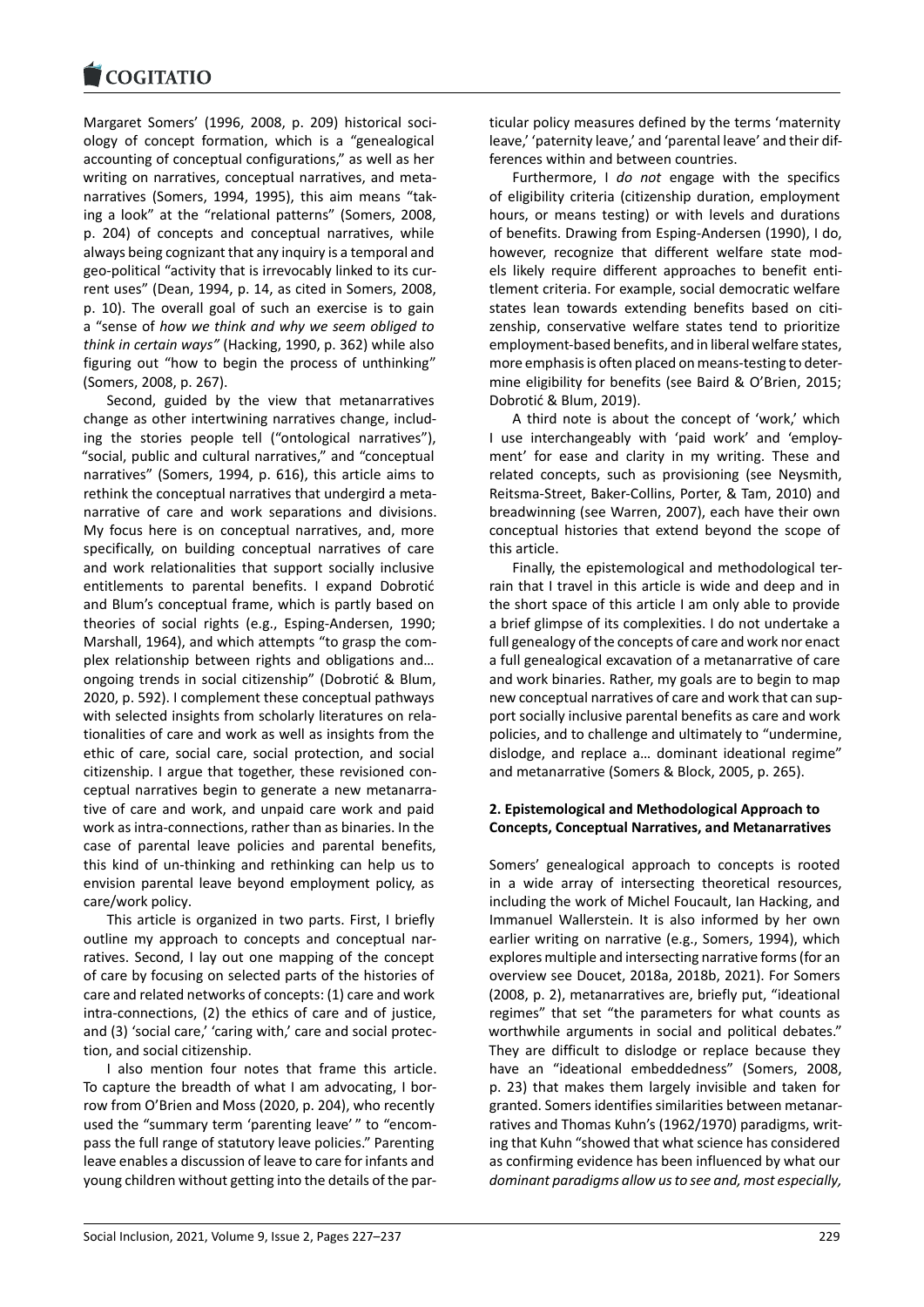### **LOGITATIO**

*to care about*" (Somers, 1998, p. 728, emphasis added). [In a similar way, a m](https://www.cogitatiopress.com)etanarrative "not only provides the range of acceptable answers but has the gatekeeping power to define both the questions to be asked and the rules of procedure by which they can rationally be answered" (Somers, 2008, p. 265).

Like all metanarratives, the work/care binary is nei‐ ther permanent nor universal, yet its ideational root‐ edness gives it the "capacity to 'embed' other ideas, events, institutions, and issues," revealing "the constrain‐ ing power of ideas and the role this power plays in—or, perhaps more appropriately, *against*—social and politi‐ cal economic change" (Foster, 2016, pp. 7–8). This raises the question: How, then, does systemic change occur?

Somers' historical sociology of concept formation offers very complex explications of how to approach mov‐ ing beyond existing metanarratives towards making or excavating other metanarratives. One pathway offered by Somers (1995, p. 243, emphasis added) is based on the recognition that "At the heart of every narrative is a problem—a *crisis or flash point*." I maintain that a 'flash point' of the metanarrative of work and care divi‐ sions stems from "care deficits" and "care crises" (Fraser, 2016, p. 100) that have been brewing since at least the beginning of the 21st century and that have deep‐ ened throughout the COVID‐19 pandemic. To address this problem and to "begin the process of unthinking" this metanarrative, (Somers, 2008, p. 267), we need a method for approaching concepts as "words in their historical sites" (Somers, 2008, p. 287)—not as singular objects, but as part of a conceptual network or a "relational matrix" (Somers, 2008, p. 203). Somers' his‐ torical sociology of concept formation, which I employ briefly and selectively in this article, is composed of three dimensions: epistemic reflexivity, the relationality of con‐ cepts, and the historicity of concepts.

### *2.1. Epistemic Reflexivity*

Somers' approach to epistemic reflexivity is partly rooted in Bourdieu and Wacquant's (1992, p. 41) writing, which describes epistemic reflexivity as a "constant questioning of the categories and techniques of sociological analysis and of the relationship to the world they presuppose." In a similar way, Somers (2008, p. 172) describes it as a process of "turning social science back on itself to exam‐ ine often taken‐for‐granted conceptual tools of research" and of moving from questions of 'what' to questions of 'how,' thus "radically shifting the context of discov‐ ery (at least initially) from the external world to the cognitive tools by which we analyze this world" (Somers, 2008, p. 265).

Although the dominant "Nietzschean/Foucauldian legacy or lineage" (Knauft, 2017, p. 1) of genealogical methodologies provides a foundation for her approach, Somers (1998, 2008) departs from its critical empiricism in several ways. She maintains "that the empirical and the normative are mutually interdependent" (Somers, 2008, p. xiii) and that the questions we pursue are partly "problem driven" (Somers, 1998, p. 772) in that they "are driven by [our] place and concerns in the world" (Somers, 2008, p. 9). She also argues that they are "inher‐ ently ontological" because they "contain a priori deci‐ sions about how we understand the social world to be constituted" (Somers, 1996, p. 71).

Somers' (2011, p. 28) epistemic reflexivity is also evi‐ dent in her view that all our research practices are histor‐ ically and relationally contextual and contingent and that we work with "temporary analytic frames constructed… by the problem the researcher sets out to explain." These temporary frames are built on the recognition that in any given research site at any given time, there are multiple conceptual possibilities. The conceptual narratives and temporary frames that I develop in this article are thus specifically connected to the problems I address: social exclusion in parental benefits when entitlement is based solely on employment criteria, and how parenting leaves are determined and designed in diverse national contexts with rising levels of employment precarity.

# *2.2. The Relationality of Concepts*

Somers' (1998, p. 767) discussion of the "relational con‐ figurations" of concepts builds on Hacking's (1990, p. 24) insight that "concepts are 'words in their sites.'" She writes that "All social science concepts lack natures or essences; instead, they have histories, networks, and nar‐ ratives" (Somers, 2008, p. 257). The focus should thus be on what concepts *do*, especially in relation to other con‐ cepts, rather than on what concepts *are*. Acknowledging and working with the relationality of concepts shifts *what* we are studying. A concept "is not an isolated object but has a relational identity" and the "subject of research should be the entire conceptual network or the relational site in which it is embedded" (Somers, 2008, p. 268). In this article, I argue accordingly that care concepts, and what they *are* and what they *do* in any given site, can only be fully understood and applied from within their larger conceptual nets and their socioeconomic and geopolitical contexts, as well as in relation to the questions that guide a researcher's inquiry at any moment in time.

# *2.3. The Historicity of Concepts*

Historical epistemologies are a set of philosophical and epistemological ideas about how "successful truth claims are historically contingent rather than confirma‐ tions of absolute and unchanging reality" (Somers, 2008, p. 257) and how "things we take as self‐evident and nec‐ essary… simply take on the appearance of being the only possible reality" (Somers, 2008, p. 10). Somers argues that "understanding how concepts gain and lose their currency and legitimacy is the task of historical episte‐ mology, which entails reconstructing their making, resonance, and connectedness over time" (Somers, 2008,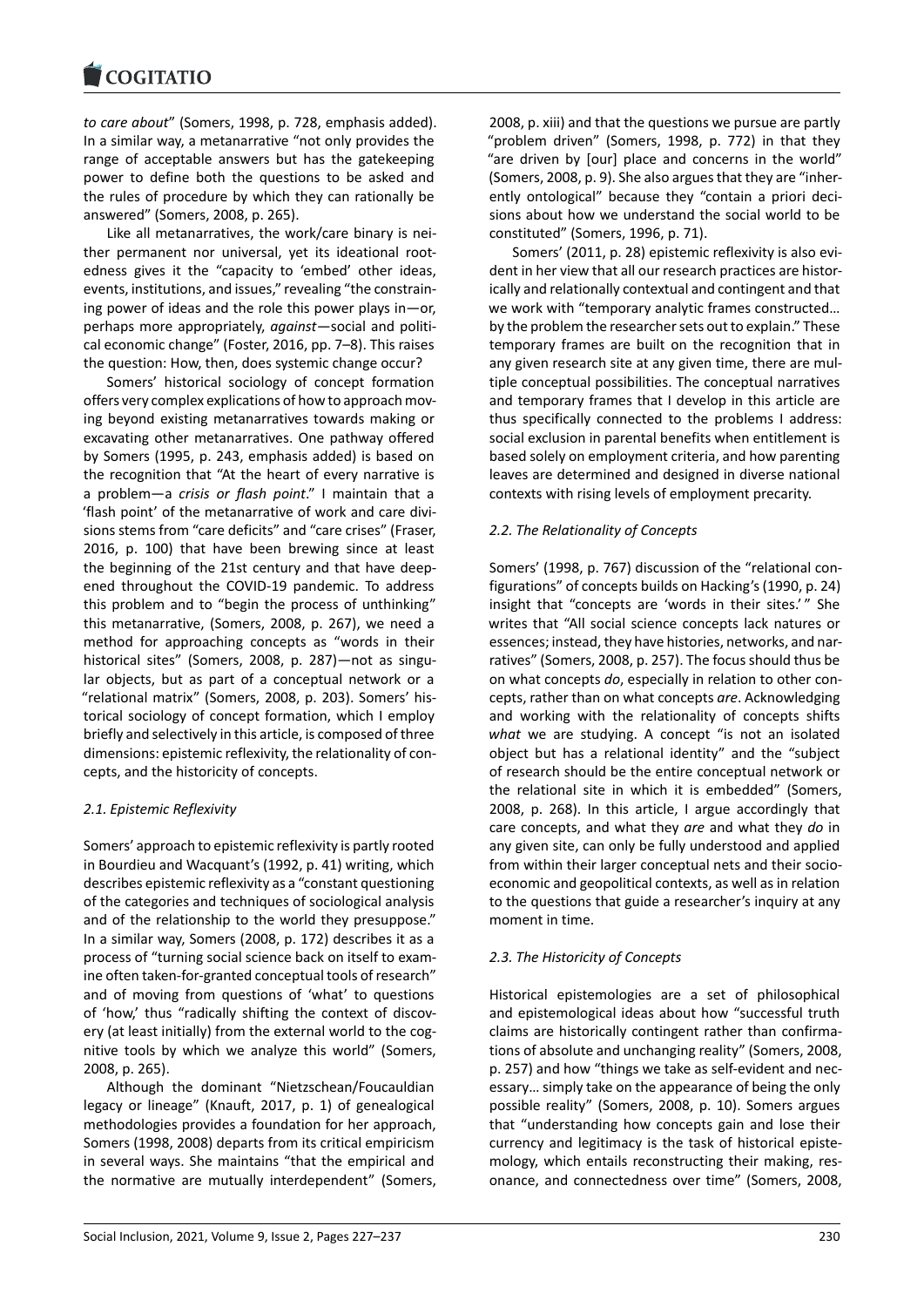p. 268). This means looking at the historicity of concepts [and recognizing not](https://www.cogitatiopress.com) only how they came into being, but what keeps them in place. There are always "other com‐ peting conceptual networks" (Somers, 2008, p. 206).

The concepts and conceptual narratives I employ in this article about care and work, care and justice, and care and social citizenship lead me to tell a particular scholarly narrative about the conceptual scaffolding that can support the idea of socially inclusive parental leave benefits. Attending to epistemic reflexivity and the rela‐ tionality and historicity of concepts, I investigate the con‐ cept of care in several 'sites,' signaling an approach that is not only about care, but about care in varied conceptual configurations. Specifically, I explore three conceptual narratives that help to dissolve boundaries and enact relationalities, between care and work: (1) care and work intra‐connections, (2) the ethics of care and justice, and (3) care, social protection, and social citizenship.

### **3. Care and Work Intra‐Connections**

Mapping a new metanarrative of care and work requires "taking a look" at the "relational patterns" (Somers, 2008, p. 204) of the varied intersections between concepts of care and work, which have taken on varied guises throughout history. As genealogical work does not seek origins but, rather, relational conditions of possibility, I am not looking for a particular beginning of the dom‐ inant metanarrative of care and work binaries, although there are historical moments that indicate its increasing sedimentation. Nancy Folbre (1991, p. 464) highlights one such historical moment when she notes that while in population censuses from the 19th century, mothers and wives were "considered productive workers," this view shifted in the early 20th century, when women were "formally relegated to the category of 'dependents,' a category that included infants, young children, the sick, and the elderly." The 'unproductive housewife' and 'pro‐ ductive male breadwinner' concepts were constituted within a metanarrative of care and work divisions that they also helped to strengthen.

Since the mid 20th century, feminist scholars and activists have sought to both recognize and value women's unpaid work, including housework and the care of children, and have challenged a metanarrative of care and work binaries through at least five unfold‐ ing conceptual counternarratives of care and work rela‐ tionalities. The first is the view that care work is indeed 'work'—an idea that gained traction on scholarly and activist agendas in the 1960s and 1970s. This perspective was instigated mainly by feminist scholars researching mothering and the meanings and practices of women's daily caregiving and domestic tasks, both as forms of work and as subjects worthy of scholarly attention (e.g., Oakley, 1974/2018).

A second conceptual narrative relates to the insepa‐ rability of care and work as everyday practices. This can be seen in early sociological work that asserts that "car‐ ing demands both love and labour, both identity and activity" (Graham, 1983, pp. 13–14). The inseparability of care and work is also apparent in research that entan‐ gles the concepts of care and provisioning, where the latter is defined as all work "whether paid or unpaid in the market, home, or community spheres" that is "performed to acquire material and intangible resources for meeting responsibilities that ensure the survival and well-being of people" (Neysmith et al., 2010, p. 152). This concept of provisioning emerged mainly from the research of feminist economists, who, in studying multi‐ ple forms of women's unpaid care work and paid employment in the Global North and South, sought to avoid being "impeded by conceptual barriers of public and pri‐ vate spheres that interrupt and thus hide the extent of the work" (Neysmith et al., 2010, p. 164). It also res‐ onates with scholarship on mothering outside of middle class, white, and Euro‐western cultures. As Hill Collins (1994, p. 372) argued nearly thirty years ago, "examining racial ethnic women's experiences reveals how these two spheres" of paid work and family are not only connected, but "actually are interwoven" (see also Dow, 2019).

A third point about intra‐connections between care and work is the widely recognized idea that all soci‐ eties and economies rely on and are only made possi‐ ble by care labor. Initial versions of the feminist concept of social reproduction, a sister to the concept of care, made this point especially well as they attempted to integrate women's domestic labor into broader Marxist analyses of production and capitalist relations (e.g., Molyneux, 1979). Feminist economics and ongoing work on social reproduction have continued to underline the strong intra‐connections between concepts and prac‐ tices of care work and economies, care work and paid work (e.g., Bezanson & Luxton, 2006; Fraser, 2016; Himmelweit, 2007). This is encapsulated in what Folbre (1994a, p. 16) called the "free rider" problem, where those "who devote relatively little time or energy to child‐ rearing are free‐riding on parental labor." As she puts it, while children are "public goods" (Folbre, 1994b, p. 86) whose proper care leads them to become productive adults who then contribute to the maintenance of strong economies, the overwhelming costs of this care are, nev‐ ertheless, borne by few—mainly women (see also Fraser, 2016; Tronto, 2013).

My fourth point about emerging conceptual narra‐ tives of care/work intra‐connections is one that has deep‐ ened in recent years, owing in part to a growing field of research on *care economies* and to conceptual insights about an "*unpaid care work–paid work–paid care work circle*" (Addati et al., 2018, p. 10, emphasis added). Recognizing these interconnections is certainly not new (i.e., Duffy, Albelda, & Hammonds, 2014; Thomas, 1993), but the second decade of the 21st century and the COVID‐19 pandemic have brought more attention to how unpaid care work supports paid work and to how paid care work is an intricate part of economic growth, gender and class equity, and social inclusion. Recent studies, for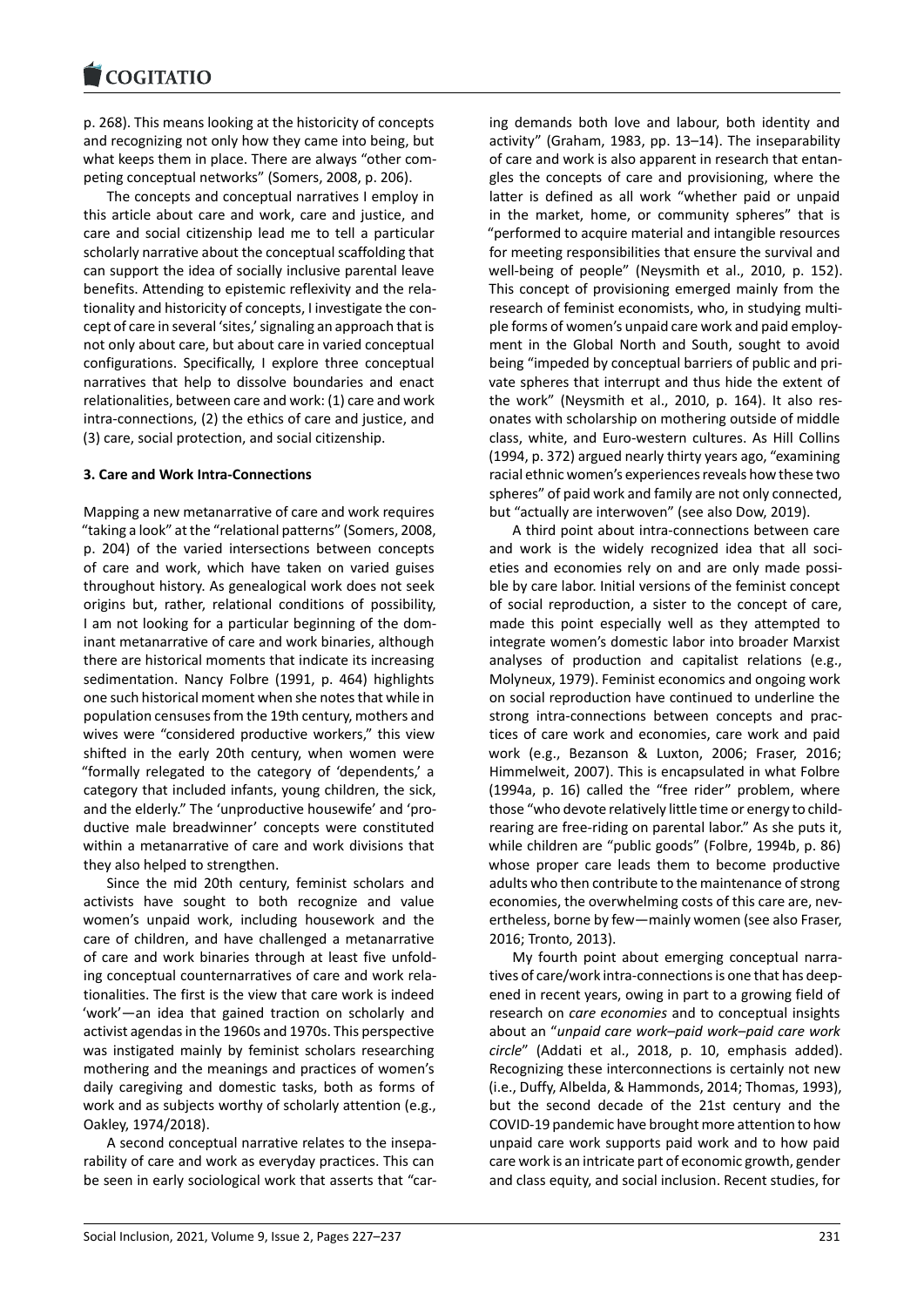example, have highlighted how investing in care workers [and the physical infra](https://www.cogitatiopress.com)structure to support paid care work has multiple economic and GDP‐connected benefits (e.g., De Henau & Himmelweit, 2020).

Finally, linking this care circle and care‐work intra‐ connections to parenting leaves could lead to policy approaches that focus on the relationalities of care and work both for parents who are employed in the standard employment relationship and those who are not. This approach acknowledges that "for inactive or unem‐ ployed parents, parental leave benefits also include time off from actively looking for a job to focus on care" (Dobrotić & Blum, 2020, p. 589), while for employed par‐ ents, "paid parental leave gives not only the right to *take time off from work* to focus on care but also the duty, since parents are typically not allowed to work (full time) while on leave" (Dobrotić & Blum, 2020, p. 589). Put differently, when a new child enters the world, parents need job‐protected paid leaves from employment or, if they are between jobs or not engaged in paid work, par‐ ents need respite from having to secure paid work in order to take on the socially valuable work of caring for their child.

This conceptual narrative of care and work intra‐ connections can be buttressed by a wider look at other related conceptual narratives, including one that seeks to entangle the ethics of care and justice.

### **4. Ethics of Care and Ethics of Justice**

One mapping of the multiple histories of the concept of care and the ethic of care begins in the late 1970s, with Carol Gilligan's (1982/1993; see also Gilligan, 1977) *In a Different Voice,* which has been called "one of most influential books of the 1980s" because it "revolutionized discussion of moral theory, feminism [and] theories of the subject" (Hekman, 1995, p. 1). Along with other well-known and related works (e.g., Ruddick, 1995; Sevenhuijsen, 1998), Gilligan's book led to a mas‐ sive cross‐disciplinary field already characterized by the 1990s as "a small industry within academia and out‐ side the academy" (Jaggar, 1991, p. 83). Since then, the field of care theories and care ethics has deepened and widened in response to changing historical, socio‐ economic, and political contexts. Yet two of its early inter‐ ventions remain central to the field of care, and I draw on them here.

A first, lasting tenet from the ethic of care is the view that human subjectivities, or selves, are relational and interdependent. This assertion was initially meant to challenge and provide alternatives to dominant con‐ ceptions of human subjectivity that emphasized individ‐ uality, independence, autonomy, and rationality, which were part of liberal political and economic theory, highly influential work on moral and human development (e.g., Kohlberg, 1981), and theories of justice (e.g., Rawls, 1971). Discussions about the relationality and individ‐ uality of selves have offered contrasting and compet‐ ing perspectives at varied points in the development of care theories. Taking a view of concepts as "words in their sites" means that particular contextual sites and problematics will lead to multiple ways of approaching human subjectivities.

For the problematic I take up in this article, relational and independent selves are *both* critical. A focus on rela‐ tional selves recognizes that all people are dependent on the care of others at varied points in our lives—when we are very young, very old, during illness, and at many other times across the life course. Yet, people's indepen‐ dence and autonomy can also be viewed as important aspects of their subjectivity. That is, parenting is about both caregiving and provisioning for that care, and thus it involves combinations of relational and autonomous subjectivities in both care work and paid work activi‐ ties (see Doucet, 2016, 2020). This perspective embraces fluid, shifting, and varied degrees of dependence, inde‐ pendence, and interdependence as well as varied ver‐ sions of 'relational autonomy' (Friedman, 2014). It can also inform a reconceptualization of parental benefits as both care and work policies that support people's fam‐ ily identities and practices as simultaneously relational and autonomous, while also recognizing that early par‐ enthood is a unique temporal site where relationality and interdependence is heightened for parents as well as for infants.

A second and related central argument from the ethic of care field concerns the relationship between the ethic of care and the ethic of justice. Whereas, put briefly, the ethic of care focuses on responsive‐ ness and attentiveness (Ruddick, 1995; Tronto, 1993, 2013), the ethic of justice focuses on issues of equal‐ ity, fairness, and individual rights (for an overview see Gilligan, 1982/1993; Held, 2006). Most care theorists fol‐ low Gilligan (1982/1993, 1986), who was clear that the ethics of both care and justice are important and indeed complementary (Tronto, 1993; see also Noddings, 1984). Yet despite long conversations about their possible inter‐ connectedness, "how this complementarity should be articulated remains a terrain for debate" (Casalini, 2020, p. 59). As Virginia Held (2006, p. 66) writes: "How does the framework that structures justice, equality, rights, and liberty mesh with the network that delineates care, relatedness, and trust?"

My argument here is that the ethic of care and the ethic of justice are both important in families and in state and employment policies. Broadly speaking, they are critical for equitable gendered divisions of house‐ hold labour and care and for fair wages to support care‐ givers working in care services (both childcare and elder‐ care). One articulation of the intersection between the ethics of care and of justice can be found in socially inclu‐ sive parental leave design, where attention is given both to relational conceptions of subjectivity as well as to intra‐connections between care and justice. The work of feminist legal scholar Martha Fineman (2010, p. 267) is useful here as she combines care and justice concerns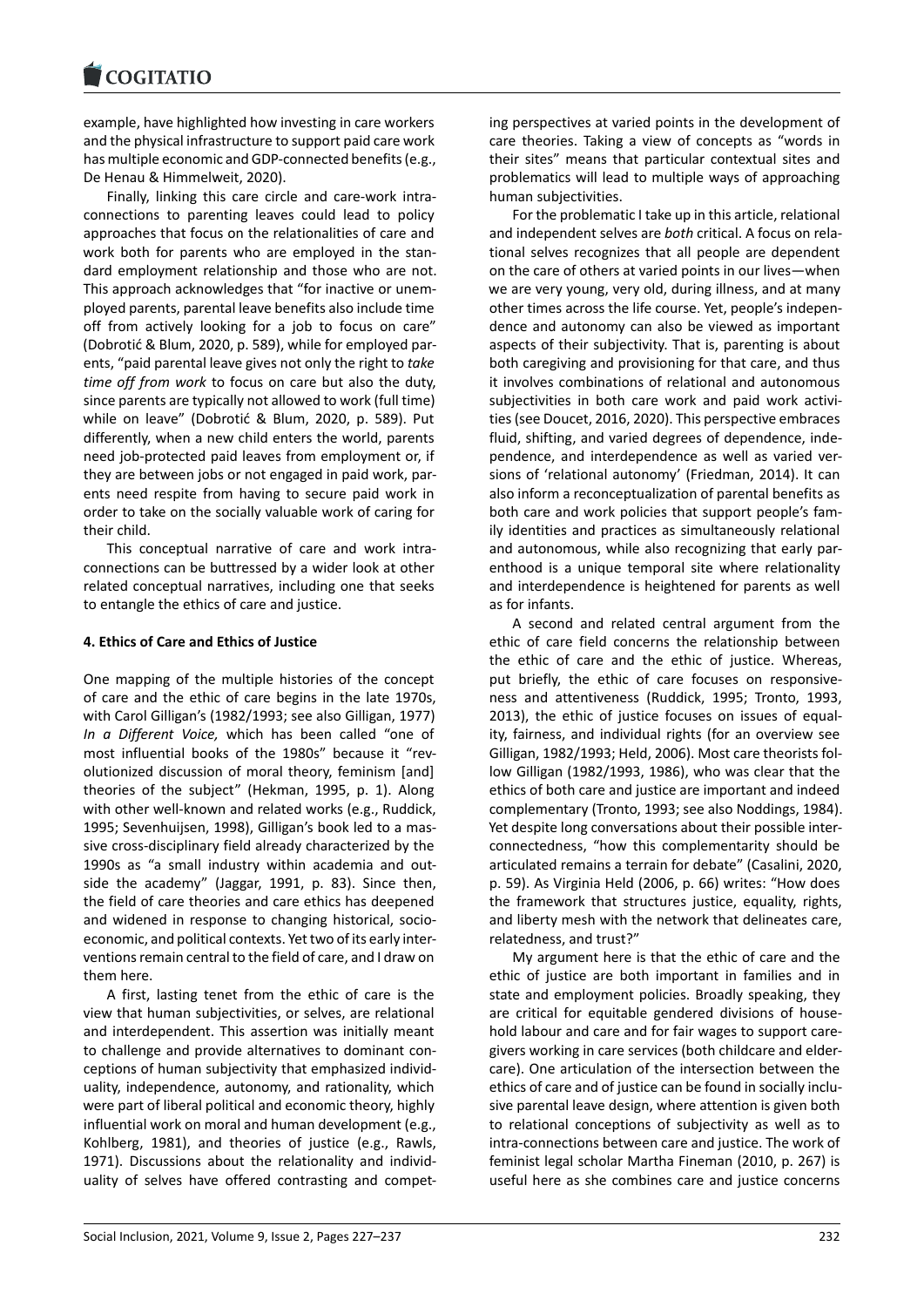while also widening the idea of relational subjectivities [to argue that "huma](https://www.cogitatiopress.com)n vulnerability must be at the heart of our ideas of social and state responsibility." Although Fineman does not explicitly refer to the issue of parental benefits, her theoretical insights are useful for thinking through the limitations of employment‐based parental benefits and how the work of caring for vulnerable oth‐ ers, such as infants, requires social and financial support. As she puts it: "Those who care… through essential care‐ taking work are themselves dependent on resources in order to undertake that care, and these resources must be supplied by society through its institutions" (Fineman, 2009, p. 445).

# **5. 'Social Care,' 'Caring With,' Transformative Social Protection, and Social Citizenship**

In my conceptual mapping, conceptual narratives of care and justice, which include relational and inter‐ dependent conceptions of subjectivity, lead to other neighboring concepts, such as 'social care,' 'caring with,' transformative social protection, and social citizenship; these are all linked to how care is embedded (or not) in social welfare state policies. 'Social care' was devel‐ oped with "the aim of clarifying and developing its ana‐ lytic potential in relation to the study of welfare states and how they are changing" (Daly & Lewis, 2000, p. 281). Since the 1990s, there have been arguments about the need to widen the concept of care beyond its earlier focus on care and gendered work in the home (e.g., Tronto, 1993; Sevenhuijsen, 1998). Building on this, Daly and Lewis (2000, p. 285) have argued that in welfare state analysis, the concept of care should be reconceptu‐ alized to respond to the specificities of people's care lives as well as "the societal arrangements around personal needs and welfare." Their arguments, first made in 2000, remain salient today because they highlight welfare state "retrenchment" and "cut‐backs" in the "state as provider (of cash and care)" (Daly & Lewis, 2000, p. 282), where cash could include, for example, parental benefits, and services could include childcare and early learning services. Rather than delegate the delivery of these bene‐ fits and services to families and the voluntary sector and to resist the move towards a stronger role for markets "either directly as a provider or indirectly as a purveyor of particular principles," Daly and Lewis (2000, p. 282) call for a stronger role for the state.

The concept of social care, which reconceptualizes "care in such a way as to capture the social and politi‐ cal economy within which it is embedded," underlines how responding to people's care needs and their finan‐ cial responsibilities to support that care should be at "the very center of welfare state activity" (Daly & Lewis, 2000, p. 282). Such an approach, where care is relatively cen‐ tral in state policies, is being used in some countries. As Dobrotić and Blum (2020, p. 608) point out, "it seems quite likely that the (EU‐promoted) social investment perspective and the 'Nordic model' advocated in family

policies could serve as such exemplary models" of con‐ vergence between employment‐based and citizenship‐ based benefits; these are "mixed models that try to *equally balance the inclusiveness of both leave entitle‐ ment types*" (Dobrotić & Blum, 2020, p. 603). On the other hand, they note that in spite of expansions in parental leave policies, for the 21 European countries in their study, "not much effort is made to install benefits, which are more inclusive to those inactive in the labor market or across different employment forms and sec‐ tors" (Dobrotić & Blum, 2020, p. 607).

The social care dimension of this conceptual narra‐ tive also connects to Joan Tronto's (1993, 2013) decades of writing on the ethics of care and "processes of care" and, more recently, on "processes of democratic caring" (Tronto, 2013, p. 22). These processes include four stages of care: caring about someone's unmet needs, caring for those needs, caregiving and making sure the work is done, and care-receiving or assessing the effectiveness of those care acts (Tronto, 2013). Tronto later broad‐ ened these care processes to include a fifth stage that weaves together the ethics of care and justice—'caring with'—which "requires that caring needs and the ways in which they are met need to be consistent with demo‐ cratic commitments to justice, equality, and freedom for all" (Tronto, 2013, p. 23). All five stages of care prac‐ tices are "nested within one another" and aim "to ensure that all of the members of the society can live as well as possible by making the society as democratic as pos‐ sible" (Tronto, 2013, p. 40). Tronto's version of demo‐ cratic caring positions all citizens (including infants) as equal in their roles as care receivers. In relation to parenting leaves and parental benefits, 'caring with,' like 'social care,' puts care, care giving, and care receiving at the cen‐ ter of social policy and positions it "as a central value for democracies" (Tronto, 2013, p. 29). On my reading, this endorses a mixed system of parental benefits that can provide some state support for all five stages of care.

If we widen this conceptual network of care and work relationalities, the concepts of social care and 'car‐ ing with' can connect to a 'transformative social pro‐ tection approach' (e.g., Devereux, Roelen, & Ulrichs, 2015; ILO, 2014; Sabates‐Wheeler & Devereux, 2007). This approach, arising from research from the Global South and North on issues of care, poverty reduction, social well‐being, and rights‐based dimensions, supports a shift from a narrower scope of economic protection (such as unemployment insurance) to a broader view of social protections. It is also founded on "an appreciation of structural inequalities" and attempts to address them through "a political approach to social protection, focusing on rights, duties, democracy and advocacy" (Sabates‐Wheeler & Devereux, 2007, p. 1). A transforma‐ tive approach to social protection has its own concep‐ tual histories and relationalities, and this includes con‐ nections to rights‐based approaches to citizenship (e.g., Kabeer, 2002). As stated by the United Nations Research Institute for Social Development (UNRISD, 2016, p. 102):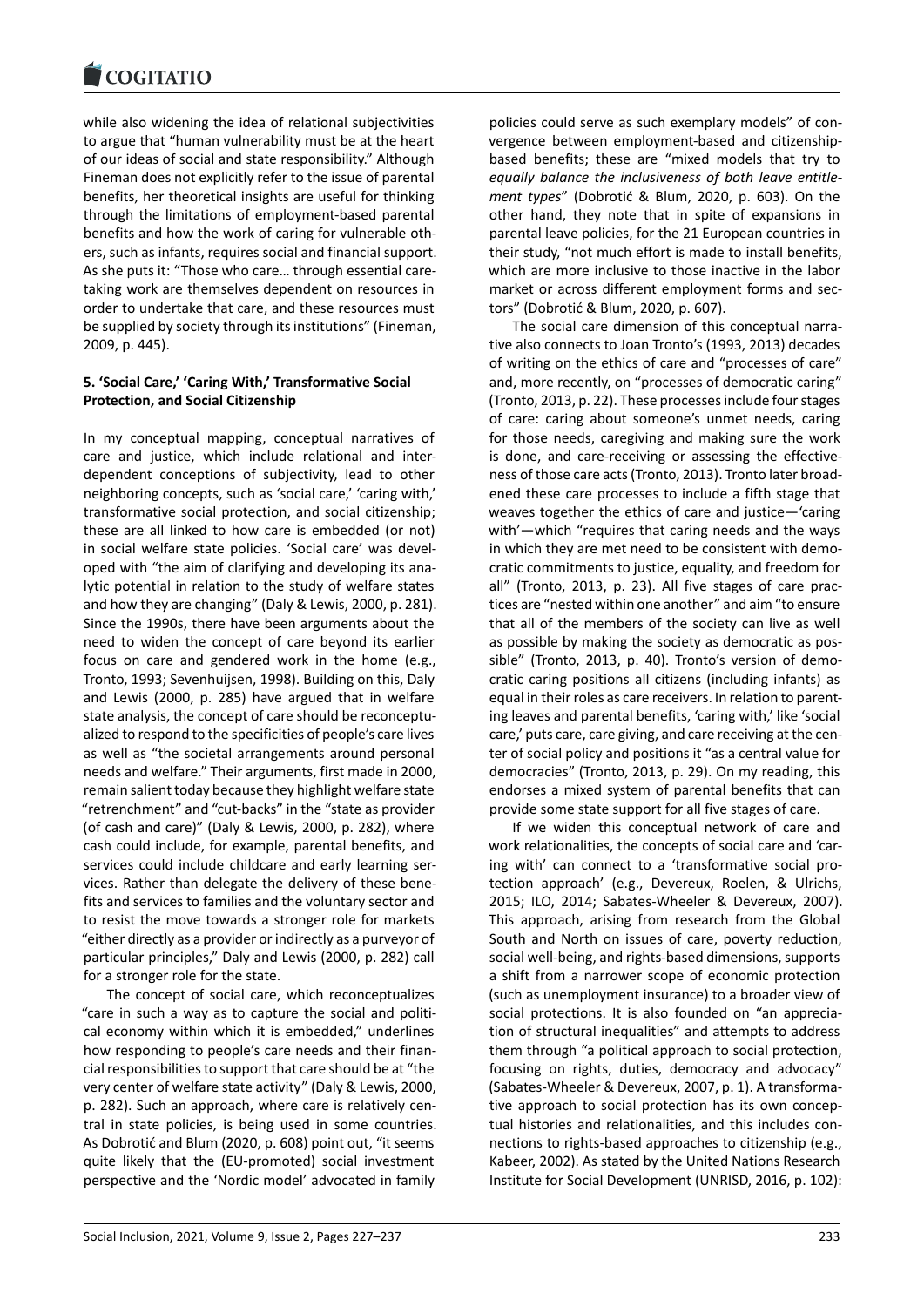#### COQUATIO

"A rights‐based approach to care recognizes both care‐ [givers and care receiv](https://www.cogitatiopress.com)ers as rights‐holders, and positions the state as a duty‐bearer." A care and social protec‐ tion approach can, in turn, "help realize the rights of caregivers and care receivers, and therefore contribute to multiple dimensions of equality, and at the same time can have positive macroeconomic effects" (UNRISD, 2016, p. 222). With regard to parenting leaves, a trans‐ formative social protection approach that combines care and work, care and justice, and conceptions of relational and relationally autonomous subjectivities, provides con‐ ceptual space to make a case for every child's right—as a care receiver—to good care, for parents' social rights to provide good care, and for the state to support these care‐receiving and caregiving rights (see Doucet, McKay, & Mathieu, 2019; Haas & Hwang, 1999; Moss & Deven, 2015, 2019).

One remaining task in creating this conceptual con‐ figuration is to connect care with the neighboring con‐ cepts of transformative social protection and social cit‐ izenship. In Somers' work across several decades (e.g., Block & Somers, 2014; Somers, 2008; Somers & Block, 2005), she demarcates a highly complex "cluster of rights at the heart of democratic and socially inclusive citi‐ zenship regimes" and argues that these rights must be "recognized to be public goods" (Somers, 2008, p. 5). One of these social rights is the "right to political member‐ ship," including "the *de facto* right to *social* inclusion in civil society" (Somers, 2008, p. 6). Yet, it is also clear for Somers (2008, p. 117) that "in today's culture of market fundamentalism," markets can be "fundamentally threat‐ ening to human freedom and the collective good." She thus maintains, with Block, that some dimensions of social life, *including caregiving and care receiving*, "have to be protected from the market by social and political institutions and recognized as rights rather than com‐ modities, or human freedom will be endangered" (Block & Somers, 2014, p. 8).

In relation to parenting leave and parental benefits (and other social benefits), feminists have long argued that receiving benefits on the basis of citizenship can help address social inequalities of gender, race, ethnicity, age, sexuality, and ability/disability. (e.g., Orloff, 1993). This is especially important now, with the current "juggernaut of neoliberalism" (Moss, 2014, p. 6), rising rates of immigration, racialized inequalities, and the long‐ overdue, urgent need for societies to address the social and political exclusion and marginalization of Indigenous populations (e.g., Benhabib, 2004; Jewell, Doucet, Falk, & Fyke, 2020; Tuck & Yang, 2012). As Somers and Curtis (2016, p. 15, emphasis added) express it:

Citizenship rights and full social inclusion, while always subject to the violence and violations of racial and gender exclusions, *have now more than ever* been converted from rights into a set of *contingent* privileges, ultimately dependent on one's economic means and market exchange value.

### **6. Conclusion**

In this article, I explored the question of how parental leave design can be more socially inclusive and respon‐ sive to rising employment precarity, neoliberalism, and more recent pandemic and post-pandemic socioeconomic worlds. I did so by building on selected parts of Dobrotić and Blum's (2019, 2020) conceptual and com‐ parative work on entitlements to parental benefits and their view that a "mixed system that combines both logics in policy design" (i.e., both employment‐based and citizenship‐based parental leave benefits) "can be considered… an inclusive design of parental‐leave ben‐ efits" (Dobrotić & Blum, 2020, p. 597). More broadly, I approached this problematic through the wider argu‐ ment that most scholarship and public and policy discourses in the Global North on care and work, includ‐ ing policy thinking on parenting leaves, is underpinned by a binary opposition of paid work—as an economic and productive activity—and unpaid care work—as a non‐economic, non‐productive activity outside of the formal economy. I further argued that in order to think through inclusive parenting leave policies, we need to unthink and rethink this metanarrative of care and work binaries.

Chipping away at this metanarrative while working towards one that holds relationalities of care and work, my reading of Somers' historical sociology of concept formation guided me to engage in a brief genealogical exercise. I attended to selected histories and relational‐ ities of care and neighboring concepts, focusing mainly on considering the possibilities for revisioned concep‐ tual narratives. I articulated parts of three conceptual narrative pillars—(1) care and work intra‐connections, (2) the ethics of care and justice, and (3) 'social care,' 'caring with,' transformative social protection, and social citizenship—that could provide the scaffolding for more socially inclusive and just parenting leave policies.

The arguments made in this article call for wider thinking about parenting leaves, care, and work. In the face of growing informal and non‐standard employment—issues that have only deepened through the COVID‐19 pandemic—benefits allocated for parent‐ ing leaves (including parental leave, maternity leave, and paternity leave) clearly need to be disentangled, at least partially, from the labour market. Reconfiguring parent‐ ing leaves and entitlements to parental benefits will mean approaching them as both work and care policies, as matters of care and justice, as articulations of 'caring with' and 'social care,' as a complex set of social citizenship rights, and informed by a view of human subjectivity as both interdependent and relationally autonomous. Unthinking and rethinking a metanarrative of work and care binaries can create conceptual and political path‐ ways that support entitlements to parental benefits that are conceptualized both as benefits *to care* as well as leaves *from paid work* to take on socially valuable care work.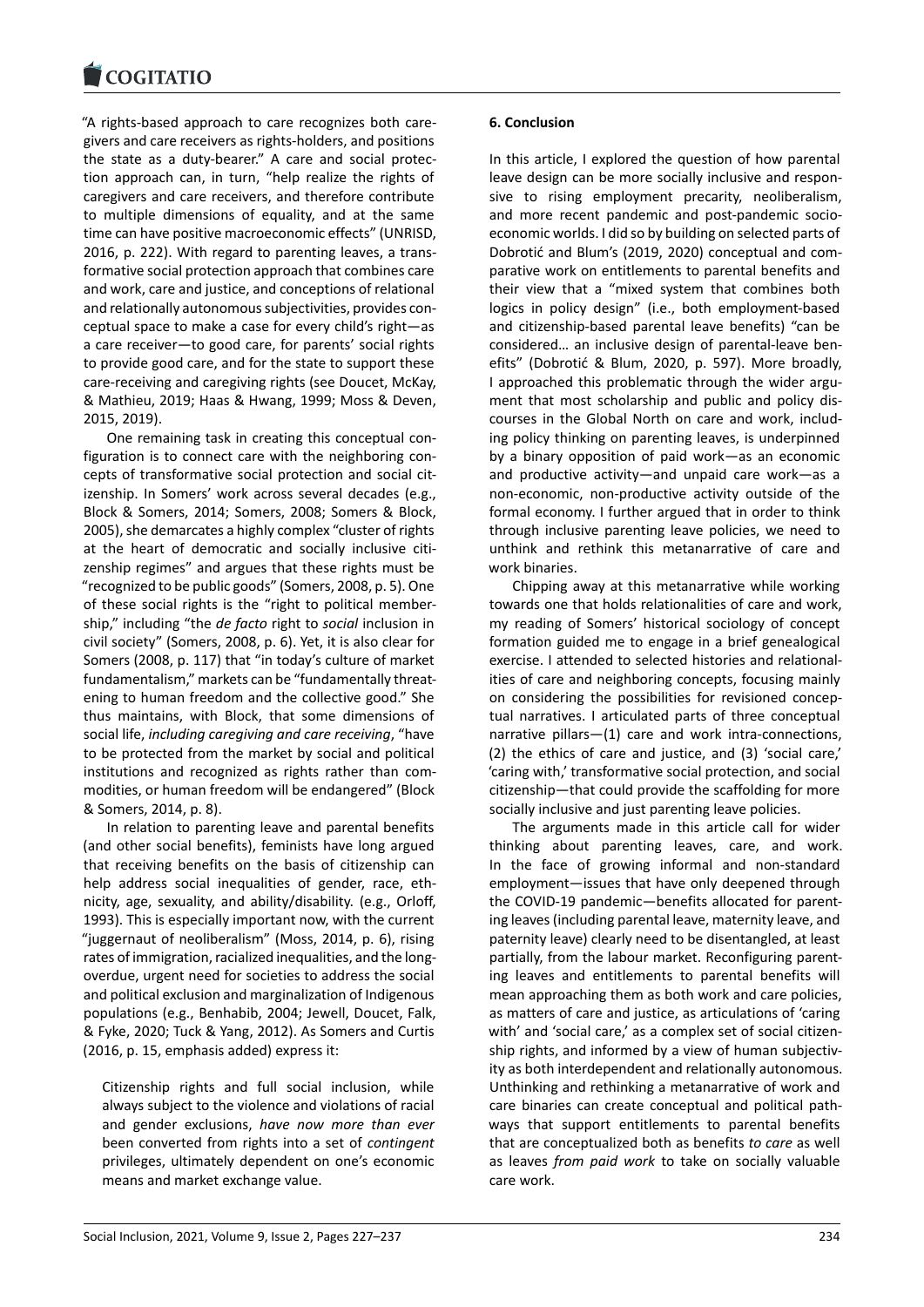### COGHALIO

### **Acknowledgments**

[Many thanks to So](https://www.cogitatiopress.com)nja Blum, Ivana Dobrotić, Sophie Mathieu, Lindsey McKay, and two anonymous referees for comments; to Elizabeth Paradis for both comments and editing assistance, and to Kate Paterson for biblio‐ graphic assistance. This work was supported by the Social Sciences and Humanities Council of Canada (SSHRC) and its Canada Research Chairs program (file number 231901–2018) as well as the SSHRC Partnership Grant program (file number 895–2020‐1011).

### **Conflict of Interests**

The author declares no conflict of interests.

# **References**

- Addati, L., Cattaneo, U., Esquivel, V., & Valarino, I. (2018). *Care work and care jobs for the future of decent work.* Geneva: International Labour Organi‐ zation. Retrieved from https://www.ilo.org/global/ publications/books/WCMS\_633135/lang‐‐en/ index.htm
- Baird, M., & O'Brien, M. (2015). Dynamics of parental leave in Anglophone co[untries: The paradox of state](https://www.ilo.org/global/publications/books/WCMS_633135/lang--en/index.htm) [expansion in liberal welfare regimes.](https://www.ilo.org/global/publications/books/WCMS_633135/lang--en/index.htm) *Community, [Work & Fa](https://www.ilo.org/global/publications/books/WCMS_633135/lang--en/index.htm)mily*, *18*(2), 198–217.
- Benhabib, S. (2004). *The rights of others*. Cambridge: Cambridge University Press.
- Bezanson, K., & Luxton, M. (Eds.). (2006). *Social reproduc‐ tion: Feminist political economy challenges neoliber‐ alism*. Montreal and Kingston: McGill‐Queen's Uni‐ versity Press.
- Block, F., & Somers, M. (2014). *The power of market fun‐ damentalism: Karl Polanyi's critique*. Cambridge, MA: Harvard University Press.
- Bourdieu, P., & Wacquant, L. J. D. (1992). *An invitation to reflexive sociology*. Chicago, IL: University of Chicago Press.
- Casalini, B. (2020). Care and injustice. *International Jour‐ nal of Care and Caring*, *4*(1), 59–73. https://doi.org/ 10.1332/239788219X15730452949174
- Daly, M., & Lewis, J. (2000). The concept of social care and the analysis of contemporary welfare states. *British Journal of Sociology*, *51*(2), 2[81–298.](https://doi.org/10.1332/239788219X15730452949174)
- De [Henau, J., & Himmelweit, S. \(2020\)](https://doi.org/10.1332/239788219X15730452949174). *A care‐led recovery from coronavirus: The case for investment in care as a better post‐pandemic economic stimulus than investment in construction*. London: Women's Budget Group. Retrieved from https://wbg.org. uk/wp‐content/uploads/2020/06/Care‐led‐recovery‐ final.pdf
- Devereux, S., Roelen, K., & Ulrichs, M. (2016). Where next for social protection? *Institute [of Development](https://wbg.org.uk/wp-content/uploads/2020/06/Care-led-recovery-final.pdf) Studies*, *47*[\(4\), 103–118.](https://wbg.org.uk/wp-content/uploads/2020/06/Care-led-recovery-final.pdf)
- Do[brotić, I.,](https://wbg.org.uk/wp-content/uploads/2020/06/Care-led-recovery-final.pdf) & Blum, S. (2019). A social right: Access to leave and its relation to parents' labour market

position. In P. Moss, A.‐Z. Duvander, & A. Koslowski (Eds.), *Parental leave and beyond: Recent interna‐ tional developments, current issues and future direc‐ tions* (pp. 261–282). Bristol: Policy Press.

- Dobrotić, I., & Blum, S. (2020). Inclusiveness of parental‐ leave benefits in twenty-one European countries: Measuring social and gender inequalities in leave eli‐ gibility. *Social Politics: International Studies in Gen‐ der, State & Society*, *27*(3), 588–614.
- Doucet, A. (2016). "The choice was made for us": Stay‐at‐ home dads (SAHDs) and relationalities of work and care. In I. Crespi & E. Ruspini (Eds.), *Balancing work and family in a changing society: The father's perspec‐ tive* (pp. 33–45). London: Palgrave Macmillan.
- Doucet, A. (2018a). *Do men mother? Fathering, care, parental responsibilities* (2nd ed.). Toronto: Univer‐ sity of Toronto Press.
- Doucet, A. (2018b). Revisiting and remaking the listen‐ ing guide: An ecological and ontological narrativ‐ ity approach to analyzing fathering narratives. In A. Humble & E. Radina (Eds.), *How qualitative data anal‐ ysis happens: Moving behind 'themes emerged'* (pp. 80–94). Abingdon: Taylor and Francis.
- Doucet, A. (2020). Father involvement, care, and bread‐ winning: Genealogies of concepts and revisioned con‐ ceptual narratives. *Genealogy*, *4*(1), 1–17. https:// doi:10.3390/genealogy4010014
- Doucet, A. (2021). A murex, an angel wing, the wider shore: An ecological and politico-ethico-ontoepistemological approach to narratives, stor[ies, and](https://doi: 10.3390/genealogy4010014) [testimonies. In N. A. McHugh](https://doi: 10.3390/genealogy4010014) & A. Doucet (Eds.), *Thinking responsibly, thinking ecologically: The lega‐ cies of Lorraine Code* (pp. 95–147). New York, NY: State University of New York Press.
- Doucet, A., McKay, L., & Mathieu, S. (2019). Reimagining parental leave: A conceptual 'thought experiment.' In P. Moss, A.‐Z. Duvander, & A. Koslowski (Eds.), *Parental leave and beyond: Recent developments, current issues, future directions* (pp. 333–352). Bris‐ tol: Policy Press.
- Dow, D. M. (2019). *Mothering while black: Boundaries and burdens of middle‐class parenthood*. Berkeley, CA: University of California Press.
- Duffy, M., Albelda, R., & Hammonds, C. (2014). Counting care work: The empirical and policy applications of care theory. *Social Problems*, *60*(2), 145–167.
- Esping‐Andersen, G. (1990). *The three worlds of welfare capitalism*. Princeton, NJ: Princeton University Press.
- Fineman, M. A. (2009). Evolving images of gender and equality: A feminist journey. *New England Law Review*, *43*(3), 435–458.
- Fineman, M. A. (2010). The vulnerable subject and the responsive state. *Emory Law Journal*, *60*, 251–275.
- Folbre, N. (1991). The unproductive housewife: Her evolution in nineteenth century thought. *Signs*, *16*(3), 463–484.
- Folbre, N. (1994a). *Who pays for the kids? Gender and the structures of constraint*. London: Routledge.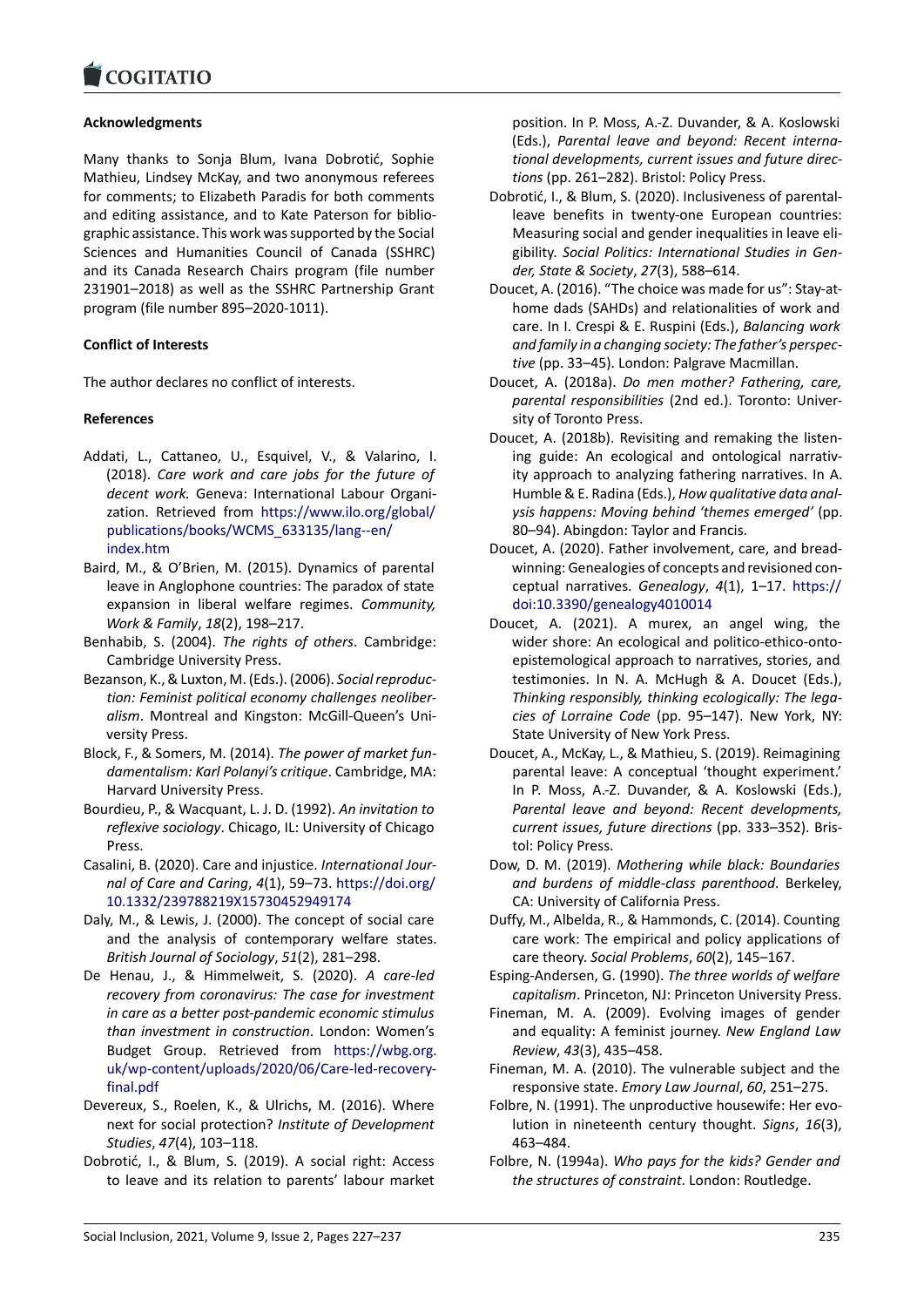### **LOGITATIO**

- Folbre, N. (1994b). Children as public goods. *The Ameri‐ [can Economic Rev](https://www.cogitatiopress.com)iew*, *84*(2), 86–90.
- Foster, K. (2016). *Productivity and prosperity: A historical sociology of productivist thought*. Toronto: University of Toronto Press.
- Fraser, N. (2016). Contradictions of capital and care. *New Left Review*, *100*, 99–117.
- Friedman, M. (2014). Relational autonomy and indepen‐ dence. In A. Veltman & M. Piper (Eds.), *Autonomy, oppression, and gender* (pp. 42–60). Oxford: Oxford University Press.
- Gilligan, C. (1977). In a different voice: Women's con‐ ceptions of self and of morality. *Harvard Educational Review*, *47*(4), 481–517. https://doi.org/10.17763/ haer.47.4.g6167429416hg5l0
- Gilligan, C. (1986). Reply by Carol Gilligan. *Signs: Journal of Women in Culture and Society*, *11*(2), 324–333.
- Gilligan, C. (1993). *In a differe[nt voice: Psychological the‐](https://doi.org/10.17763/haer.47.4.g6167429416hg5l0) [ory and women's developmen](https://doi.org/10.17763/haer.47.4.g6167429416hg5l0)t* (2nd ed.). Cambridge, MA: Harvard University Press. (Original work pub‐ lished 1982)
- Haas, L., & Hwang, C. P. (1999). Parental leave in Sweden. In P. Moss & F. Deven (Eds.), *Parental leave: Progress or pitfall? Research and policy issues in Europe* (Vol. 25, pp. 45–68). The Hague and Brussels: NIDI/CGBS Publications.
- Graham, H. (1983). Caring: A labour of love. In J. Finch & D. Groves (Eds.), *A labour of love: Women, work and caring* (pp. 13–30). London: Routledge.
- Hacking, I. (1990). Two kinds of 'new historicism' for philosophers. *New Literary History*, *21*, 343–364.
- Hekman, S. (1995). *Moral voices, moral selves: Carol Gilli‐ gan and feminist moral theory*. Bristol: Polity Press.
- Held, V. (2006). *The ethics of care: Personal, political, and global*. Oxford: Oxford University Press.
- Hill Collins, P. (1994). Shifting the centre: Race, class, and feminist theorizing and motherhood. In D. Bassin (Ed.), *Representations of motherhood* (pp. 56–74). New Haven, CT: Yale University Press.
- Himmelweit, S. (2007). The prospects for caring: Eco‐ nomic theory and policy analysis. *Cambridge Jour‐ nal of Economics*, *31*(4), 581–599. https://doi.org/ 10.1093/cje/bem011
- ILO. (2014). *World social protection report 2014/15: Building economic recovery, inclusive development and social justice*. Geneva: Inter[national Labour](https://doi.org/10.1093/cje/bem011) [Organization.](https://doi.org/10.1093/cje/bem011)
- Jaggar, A. (1991). Feminist ethics: Projects, problems, prospects. In C. Card (Ed.), *Feminist ethics* (pp. 78–104). Lawrence, KS: University of Kansas Press.
- Jewell, E., Doucet, A., Falk, J., & Fyke, S. (2020). Social knowing, mental health, and the importance of Indigenous resources: A case study of Indigenous employment engagement in southwestern Ontario. *Canadian Review of Social Policy*, *80*, 1–25.
- Kabeer, N. (2002). Citizenship, affiliation and exclusion: Perspectives from the South. *IDS Bulletin*, *37*(4), 91–101.
- Knauft, B. (2017). What is genealogy? An anthropolog‐ ical/philosophical reconsideration. *Genealogy*, *1*(1). https://doi.org/10.3390/genealogy1010005
- Kohlberg, L. (1981). *The philosophy of moral develop‐ ment*. San Francisco, CA: Harper and Row.
- Kuhn, T. (1970). *The structure of scientific revolutions* [\(2nd ed.\). Chicago, IL: University of Chicag](https://doi.org/10.3390/genealogy1010005)o Press. (Original work published 1962)
- Marshall, T. H. (1964). Citizenship and social class. In T. H. Marshall (Ed.), *Class, citizenship and social development: Essays* (pp. 65–122). Garden City, NY: Doubleday.
- Mathieu, S., Doucet, A., & McKay, L. (2020). Parental leave benefits and inter‐provincial differences: The case of four Canadian provinces. *Canadian Jour‐ nal of Sociology*, *45*(2), 169–194. https://doi.org/ 10.29173/cjs29504
- McKay, L., Mathieu, S., & Doucet, A. (2016). Parental‐ leave rich and parental‐leave poor: Inequality in Canadian labour market based leave [policies.](https://doi.org/10.29173/cjs29504) *Journal [of Industrial Relatio](https://doi.org/10.29173/cjs29504)ns*, *58*(4), 543–562. https://doi: 10.1177/0022185616643558
- Molyneux, M. (1979). Beyond the domestic labour debate. *New Left Review*, *116*, 3–27.
- Moss, P. (2014). *Transformative change and [real utopias](https://doi:10.1177/0022185616643558) [in early childhood educatio](https://doi:10.1177/0022185616643558)n: A story of democ‐ racy, experimentation and potentiality*. London: Routledge.
- Moss, P., & Deven, F. (2015). Leave policies in challeng‐ ing times: Reviewing the decade 2004–2014. *Commu‐ nity, Work & Family*, *18*(2), 137–144.
- Moss, P., & Deven, F. (2019). Leave policies in Europe: Current policies, future directions. *International Jour‐ nal of Sociology and Social Policy*, *40*(5/6), 429–440.
- Neysmith, S. M., Reitsma‐Street, M., Baker‐Collins, S., Porter, E., & Tam, S. (2010). Provisioning responsibil‐ ities: How relationships shape the work that women do. *Canadian Review of Sociology*, *47*, 149–170.
- Noddings, N. (1984). *Caring, a feminine approach to ethics & moral education*. Berkeley, CA: University of California Press.
- O'Brien, M., & Moss, P. (2020). Towards an ECEC system in synergy with parenting leave. In C. Cameron & P. Moss (Eds.), *Transforming early childhood in England: Towards a democratic education* (pp. 203–219). Lon‐ don: UCL Press.
- Oakley, A. (2018). *The sociology of housework* (2nd ed.). Bristol: Policy Press. (Original work published 1974)
- Orloff, A. S. (1993). Gender and the social rights of citizen‐ ship: The comparative analysis of gender relations and welfare states. *American Sociological Review*, *58*(3), 303–328.
- Rawls, J. (1971). *A theory of justice*. Cambridge, MA: Har‐ vard University Press.
- Ruddick, S. (1995). *Maternal thinking: Towards a politics of peace* (2nd ed.). Boston, MA: Beacon.
- Sabates‐Wheeler, R., & Devereux, S. (2007). Social pro‐ tection for transformation. *IDS Bulletin*, *38*(3), 23–28.